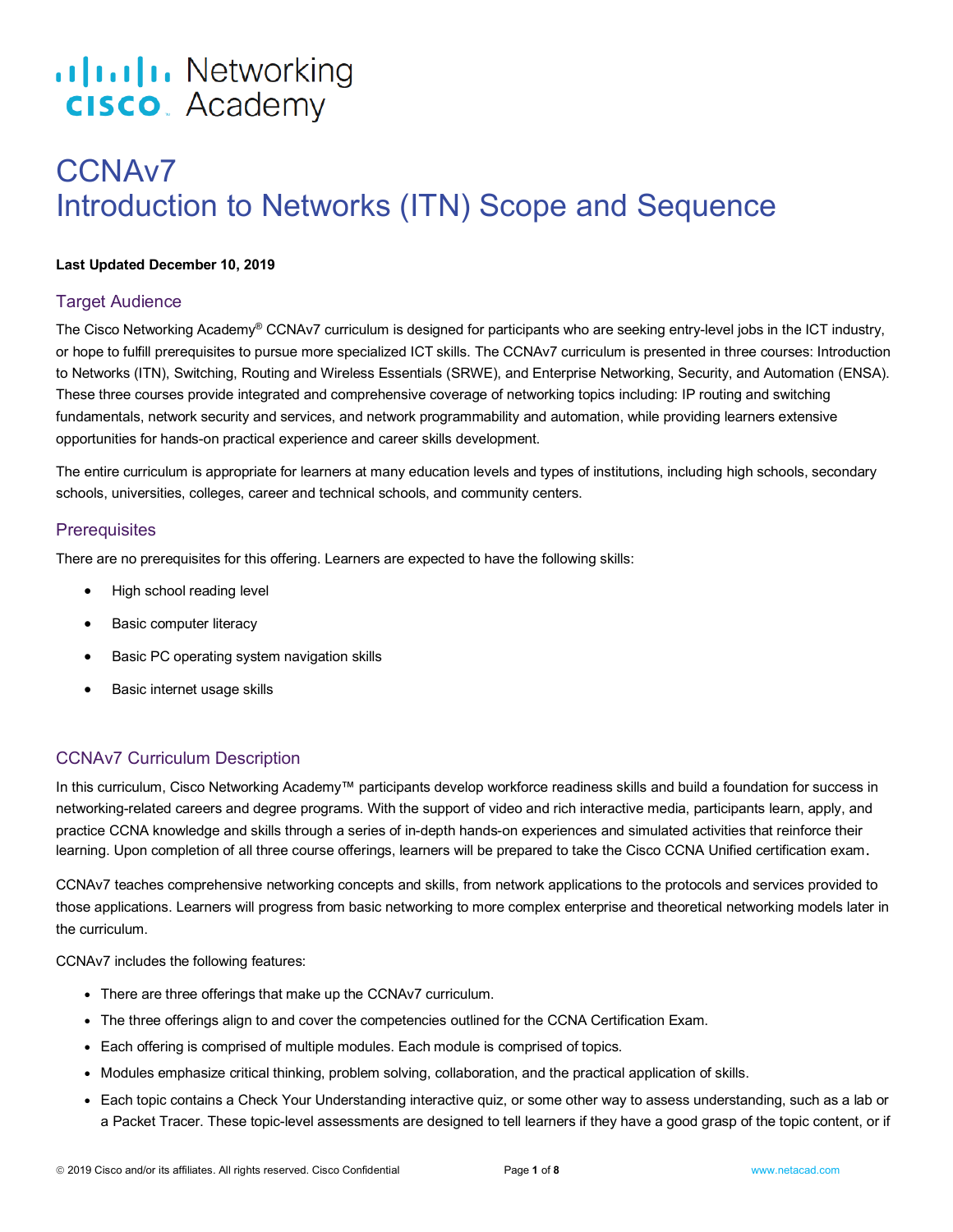they need to review before continuing. Learners can ensure their level of understanding well before taking a graded quiz or exam. Check Your Understanding quizzes do not affect the learner's overall grade.

- Students learn the basics of routing, switching, and advanced technologies to prepare for the Cisco CCNA exam, networkingrelated degree programs, and entry-level networking careers.
- The language used to describe networking concepts is designed to be easily understood by learners at all levels and embedded interactive activities help reinforce comprehension.
- Assessments and practice activities are focused on specific competencies to increase retention and provide flexibility in the learning path.
- Multimedia learning tools, including videos, games, and quizzes, address a variety of learning styles and help stimulate learning and promote increased knowledge retention.
- Hands-on labs and Cisco® Packet Tracer simulation-based learning activities help students develop critical thinking and complex problem-solving skills.
- Embedded assessments provide immediate feedback to support the evaluation of knowledge and acquired skills.
- Cisco Packet Tracer activities are designed for use with the latest version of Packet Tracer.

## Lab Equipment Requirements

Current designs for lab topologies leverage equipment used in previous CCNAv6 and include options to utilize a 2 router + 2 switch + 1 wireless router physical equipment bundle described below. Labs with more complex topologies will rely on PT as a complementary environment to be used in addition to the physical labs. Detailed equipment information, including descriptions and part numbers for the equipment used in previous CCNAv6 is available in the CCNA Equipment List, which is located on the Cisco NetAcad Equipment Information site (https://www.netacad.com/portal/resources/equipment-information).

#### **Baseline Equipment Bundle:**

- 2 x ISR4221/K9 Routers
- 2 x WS-C2960+24TC-L Catalyst switches
- 1 wireless router (generic brand) with WPA2 support
- Ethernet patch cables
- PCs minimum system requirements
	- o CPU: Intel Pentium 4, 2.53 GHz or equivalent •
	- o OS: Microsoft Windows 7, Microsoft Windows 8.1, Microsoft Windows 10, Ubuntu 14.04 LTS, macOS High Sierra and Mojave •
	- o RAM: 4 GB
	- o Storage: 500 MB of free disk space
	- o Display resolution: 1024 x 768
	- $\circ$  Language fonts supporting Unicode encoding (if viewing in languages other than English)
	- o Latest video card drivers and operating system updates
- Internet connection for lab and study PCs
- Optional equipment for connecting to a WLAN
	- o 1 printer or integrated printer/scanner/copier for the class to share
	- o Smartphones and tablets are desirable for use with the labs

#### **Software:**

- Cisco IOS versions:
	- o Routers: Version 15.0 or higher, IP Base feature set.
	- o Switches: Version 15.0 or higher, lanbaseK9 feature set.
- Packet Tracer v7.3
	- Open-source server software:
		- For various services and protocols, such as Telnet, SSH, HTTP, DHCP, FTP, TFTP, etc.
- Tera Term source SSH client software for lab PCs.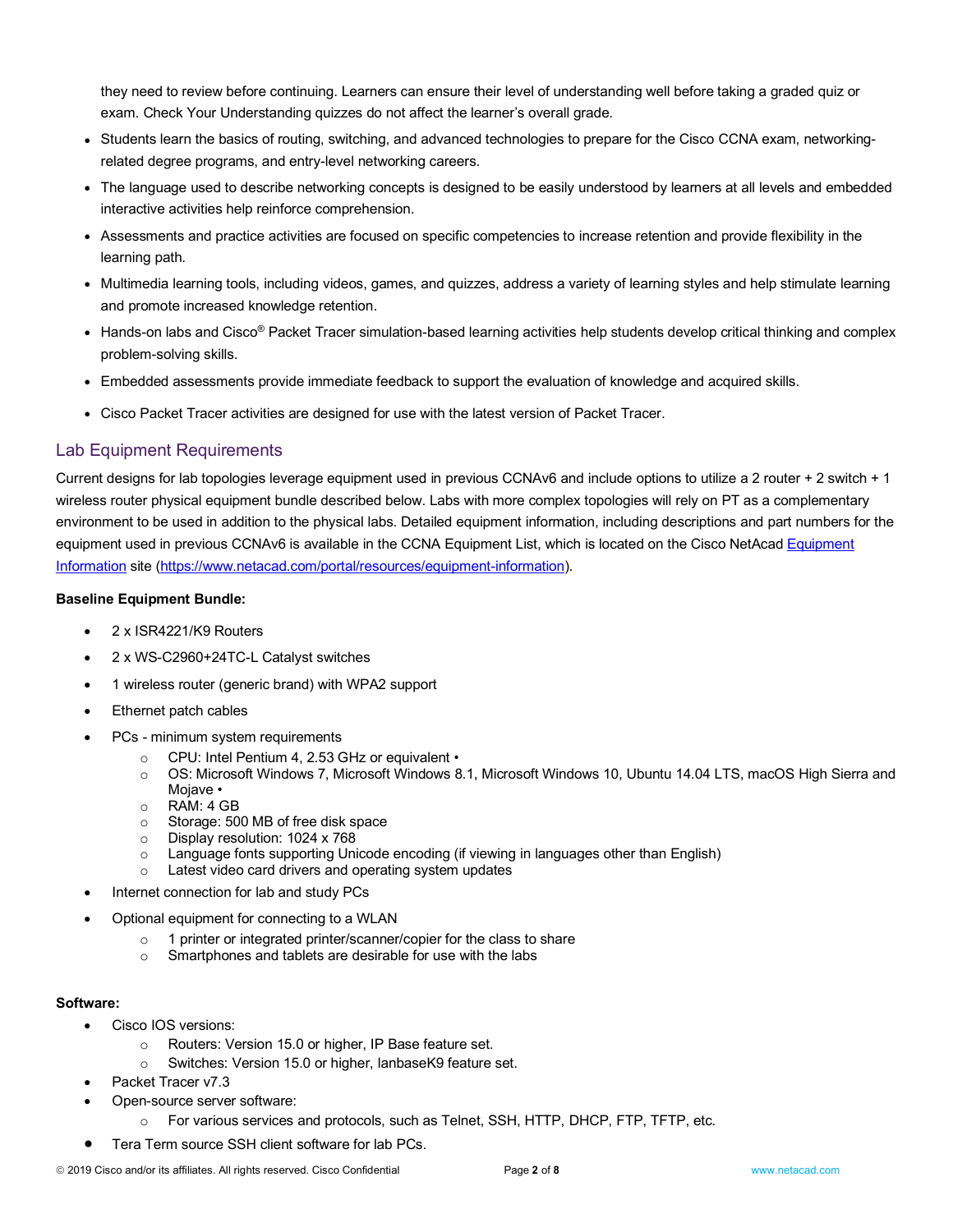- Oracle VirtualBox, most recent version.
- Wireshark version 2.5 or higher.

## CCNAv7: Introduction to Networks (ITN) Outline

The first course in the CCNA curriculum introduces the architectures, models, protocols, and networking elements that connect users, devices, applications and data through the internet and across modern computer networks - including IP addressing and Ethernet fundamentals. By the end of the course, students can build simple local area networks (LANs) that integrate IP addressing schemes, foundational network security, and perform basic configurations for routers and switches.

Listed below are the current set of modules and their associated competencies outlined for this course. Each module is an integrated unit of learning that consists of content, activities and assessments that target a specific set of competencies. The size of the module will depend on the depth of knowledge and skill needed to master the competency. Some modules are considered foundational, in that the artifacts presented, while not assessed, enable learning of concepts that are covered on the CCNA certification exam.

# **CCNAv7: Introduction to Networks (ITN) Outline**

| <b>CCNAv7: ITN</b>                                            |                                           |                                                                                                                                          |
|---------------------------------------------------------------|-------------------------------------------|------------------------------------------------------------------------------------------------------------------------------------------|
| <b>Module</b>                                                 | <b>Topic</b>                              | <b>Objective</b>                                                                                                                         |
| Networking Today                                              |                                           | Explain the advances in modern network technologies.                                                                                     |
|                                                               | <b>Networks Affect Our Lives</b>          | Explain how networks affect our daily lives.                                                                                             |
|                                                               | <b>Network Components</b>                 | Explain how host and network devices are used.                                                                                           |
|                                                               | Network Representations and<br>Topologies | Explain network representations and how they are used<br>in network topologies.                                                          |
|                                                               | Common Types of Networks                  | Compare the characteristics of common types of<br>networks.                                                                              |
|                                                               | <b>Internet Connections</b>               | Explain how LANs and WANs interconnect to the<br>internet.                                                                               |
|                                                               | <b>Reliable Networks</b>                  | Describe the four basic requirements of a reliable<br>network.                                                                           |
|                                                               | <b>Network Trends</b>                     | Explain how trends such as BYOD, online collaboration,<br>video, and cloud computing are changing the way we<br>interact.                |
|                                                               | <b>Network Security</b>                   | Identify some basic security threats and solutions for all<br>networks.                                                                  |
|                                                               | The IT Professional                       | Explain employment opportunities in the networking field.                                                                                |
| <b>Module</b>                                                 | <b>Topic</b>                              | <b>Objective</b>                                                                                                                         |
| <b>Basic Switch and</b><br><b>End Device</b><br>Configuration |                                           | Implement initial settings including passwords, IP<br>addressing, and default gateway parameters on a<br>network switch and end devices. |
|                                                               | Cisco IOS Access                          | Explain how to access a Cisco IOS device for<br>configuration purposes.                                                                  |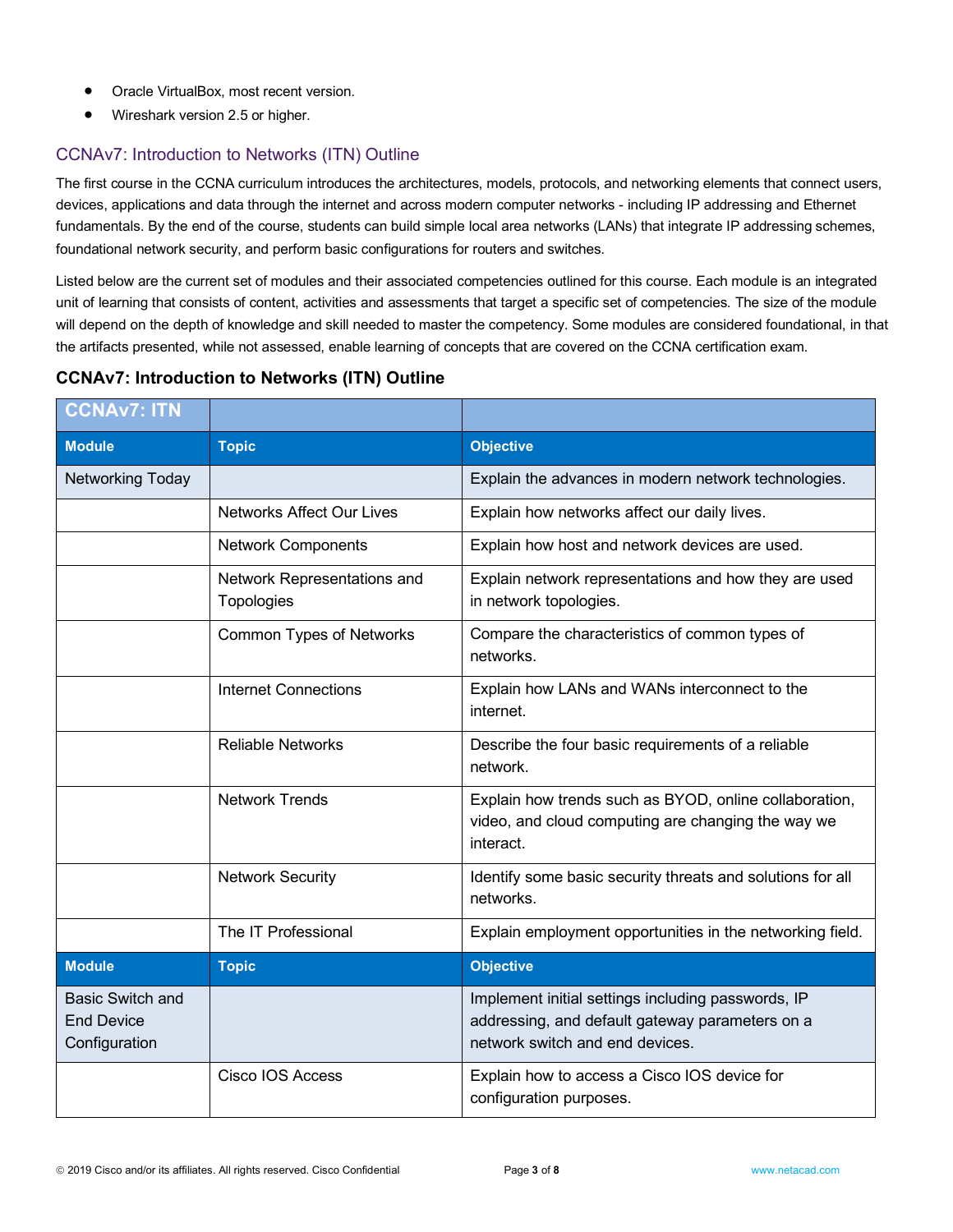|                                | <b>IOS Navigation</b>                 | Explain how to navigate Cisco IOS to configure network<br>devices.                                                        |
|--------------------------------|---------------------------------------|---------------------------------------------------------------------------------------------------------------------------|
|                                | The Command Structure                 | Describe the command structure of Cisco IOS software.                                                                     |
|                                | <b>Basic Device Configuration</b>     | Configure a Cisco IOS device using CLI.                                                                                   |
|                                | Save Configurations                   | Use IOS commands to save the running configuration.                                                                       |
|                                | Ports and Addresses                   | Explain how devices communicate across network<br>media.                                                                  |
|                                | Configure IP Addressing               | Configure a host device with an IP address.                                                                               |
|                                | <b>Verify Connectivity</b>            | Verify connectivity between two end devices.                                                                              |
| <b>Module</b>                  | <b>Topic</b>                          | <b>Objective</b>                                                                                                          |
| Protocols and<br><b>Models</b> |                                       | Explain how network protocols enable devices to access<br>local and remote network resources.                             |
|                                | The Rules                             | Describe the types of rules that are necessary to<br>successfully communicate.                                            |
|                                | Protocols                             | Explain why protocols are necessary in network<br>communication.                                                          |
|                                | <b>Protocol Suites</b>                | Explain the purpose of adhering to a protocol suite.                                                                      |
|                                | <b>Standards Organizations</b>        | Explain the role of standards organizations in<br>establishing protocols for network interoperability.                    |
|                                | <b>Reference Models</b>               | Explain how the TCP/IP model and the OSI model are<br>used to facilitate standardization in the communication<br>process. |
|                                | Data Encapsulation                    | Explain how data encapsulation allows data to be<br>transported across the network.                                       |
|                                | Data Access                           | Explain how local hosts access local resources on a<br>network.                                                           |
| <b>Module</b>                  | <b>Topic</b>                          | <b>Objective</b>                                                                                                          |
| <b>Physical Layer</b>          |                                       | Explain how physical layer protocols, services, and<br>network media support communications across data<br>networks.      |
|                                | Purpose of the Physical Layer         | Describe the purpose and functions of the physical layer<br>in the network.                                               |
|                                | <b>Physical Layer Characteristics</b> | Describe characteristics of the physical layer.                                                                           |
|                                | <b>Copper Cabling</b>                 | Identify the basic characteristics of copper cabling.                                                                     |
|                                | <b>UTP Cabling</b>                    | Explain how UTP cable is used in Ethernet networks.                                                                       |
|                                | <b>Fiber-Optic Cabling</b>            | Describe fiber-optic cabling and its main advantages over<br>other media.                                                 |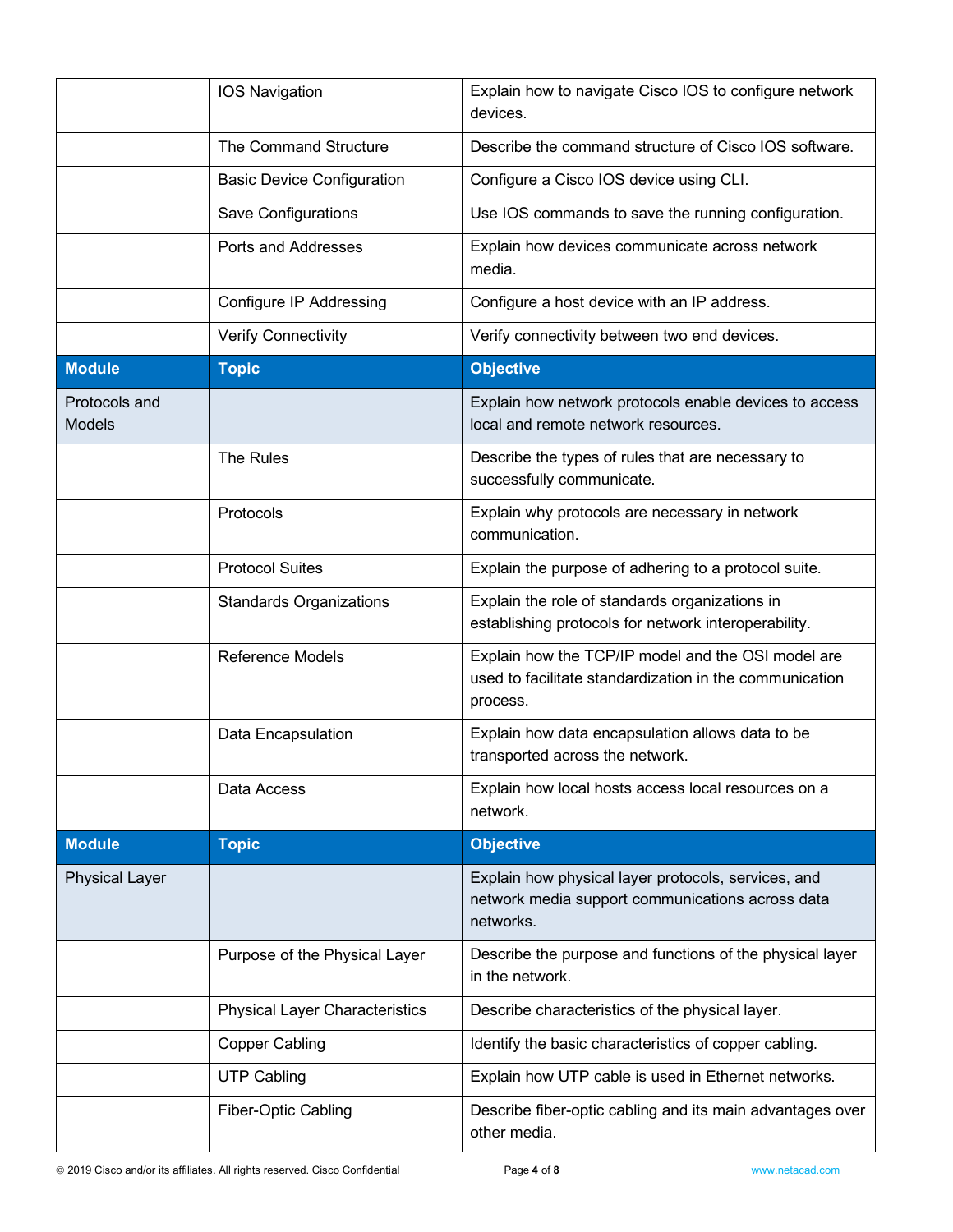|                           | <b>Wireless Media</b>                   | Connect devices using wired and wireless media.                                                                               |
|---------------------------|-----------------------------------------|-------------------------------------------------------------------------------------------------------------------------------|
| <b>Module</b>             | <b>Topic</b>                            | <b>Objective</b>                                                                                                              |
| <b>Number Systems</b>     |                                         | Calculate numbers between decimal, binary, and<br>hexadecimal systems.                                                        |
|                           | <b>Binary Number System</b>             | Calculate numbers between decimal and binary systems.                                                                         |
|                           | Hexadecimal Number System               | Calculate numbers between decimal and hexadecimal<br>systems.                                                                 |
| <b>Module</b>             | <b>Topic</b>                            | <b>Objective</b>                                                                                                              |
| Data Link Layer           |                                         | Explain how media access control in the data link layer<br>supports communication across networks.                            |
|                           | Purpose of the Data Link Layer          | Describe the purpose and function of the data link layer<br>in preparing communication for transmission on specific<br>media. |
|                           | Topologies                              | Compare the characteristics of media access control<br>methods on WAN and LAN topologies.                                     |
|                           | Data Link Frame                         | Describe the characteristics and functions of the data link<br>frame.                                                         |
| <b>Module</b>             | <b>Topic</b>                            | <b>Objective</b>                                                                                                              |
| <b>Ethernet Switching</b> |                                         | Explain how Ethernet operates in a switched network.                                                                          |
|                           | <b>Ethernet Frame</b>                   | Explain how the Ethernet sublayers are related to the<br>frame fields.                                                        |
|                           | <b>Ethernet MAC Address</b>             | Describe the Ethernet MAC address.                                                                                            |
|                           | The MAC Address Table                   | Explain how a switch builds its MAC address table and<br>forwards frames.                                                     |
|                           | Switch Speeds and Forwarding<br>Methods | Describe switch forwarding methods and port settings<br>available on Layer 2 switch ports.                                    |
| <b>Module</b>             | <b>Topic</b>                            | <b>Objective</b>                                                                                                              |
| Network Layer             |                                         | Explain how routers use network layer protocols and<br>services to enable end-to-end connectivity.                            |
|                           | Network Layer Characteristics           | Explain how the network layer uses IP protocols for<br>reliable communications.                                               |
|                           | IPv4 Packet                             | Explain the role of the major header fields in the IPv4<br>packet.                                                            |
|                           | IPv6 Packet                             | Explain the role of the major header fields in the IPv6<br>packet.                                                            |
|                           | How a Host Routes                       | Explain how network devices use routing tables to direct<br>packets to a destination network.                                 |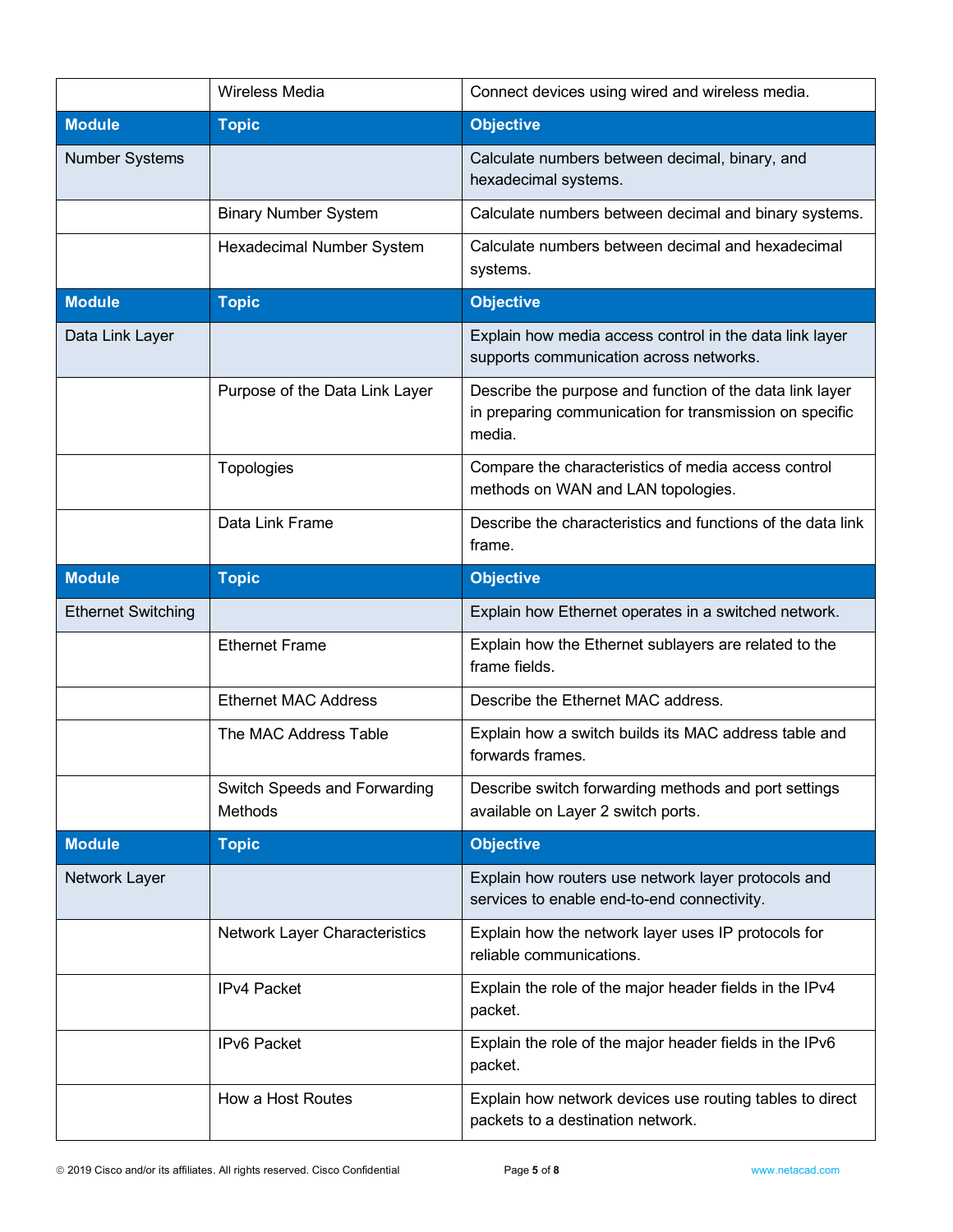|                                      | <b>Router Routing Tables</b>              | Explain the function of fields in the routing table of a<br>router.                                                |
|--------------------------------------|-------------------------------------------|--------------------------------------------------------------------------------------------------------------------|
| <b>Module</b>                        | <b>Topic</b>                              | <b>Objective</b>                                                                                                   |
| <b>Address Resolution</b>            |                                           | Explain how ARP and ND enable communication on a<br>network.                                                       |
|                                      | MAC and IP                                | Compare the roles of the MAC address and the IP<br>address.                                                        |
|                                      | <b>ARP</b>                                | Describe the purpose of ARP.                                                                                       |
|                                      | Neighbor Discovery                        | Describe the operation of IPv6 neighbor discovery.                                                                 |
| <b>Module</b>                        | <b>Topic</b>                              | <b>Objective</b>                                                                                                   |
| <b>Basic Router</b><br>Configuration |                                           | Implement initial settings on a router and end devices.                                                            |
|                                      | <b>Configure Initial Router Settings</b>  | Configure initial settings on a Cisco IOS router.                                                                  |
|                                      | Configure Interfaces                      | Configure two active interfaces on a Cisco IOS router.                                                             |
|                                      | Configure the Default Gateway             | Configure devices to use the default gateway.                                                                      |
| <b>Module</b>                        | <b>Topic</b>                              | <b>Objective</b>                                                                                                   |
| IPv4 Addressing                      |                                           | Calculate an IPv4 subnetting scheme to efficiently<br>segment a network.                                           |
|                                      | IPv4 Address Structure                    | Describe the structure of an IPv4 address including the<br>network portion, the host portion, and the subnet mask. |
|                                      | IPv4 Unicast, Broadcast, and<br>Multicast | Compare the characteristics and uses of the unicast,<br>broadcast and multicast IPv4 addresses.                    |
|                                      | Types of IPv4 Addresses                   | Explain public, private, and reserved IPv4 addresses.                                                              |
|                                      | Network Segmentation                      | Explain how subnetting segments a network to enable<br>better communication.                                       |
|                                      | Subnet an IPv4 Network                    | Calculate IPv4 subnets for a /24 prefix.                                                                           |
|                                      | Subnet a /16 and /8 Prefix                | Calculate IPv4 subnets for a /16 and /8 prefix.                                                                    |
|                                      | Subnet to Meet Requirements               | Given a set of requirements for subnetting, implement an<br>IPv4 addressing scheme.                                |
|                                      | Variable Length Subnet Masking            | Explain how to create a flexible addressing scheme using<br>variable length subnet masking (VLSM).                 |
|                                      | <b>Structured Design</b>                  | Implement a VLSM addressing scheme.                                                                                |
| <b>Module</b>                        | <b>Topic</b>                              | <b>Objective</b>                                                                                                   |
| IPv6 Addressing                      |                                           | Implement an IPv6 addressing scheme.                                                                               |
|                                      | IPv4 Issues                               | Explain the need for IPv6 addressing.                                                                              |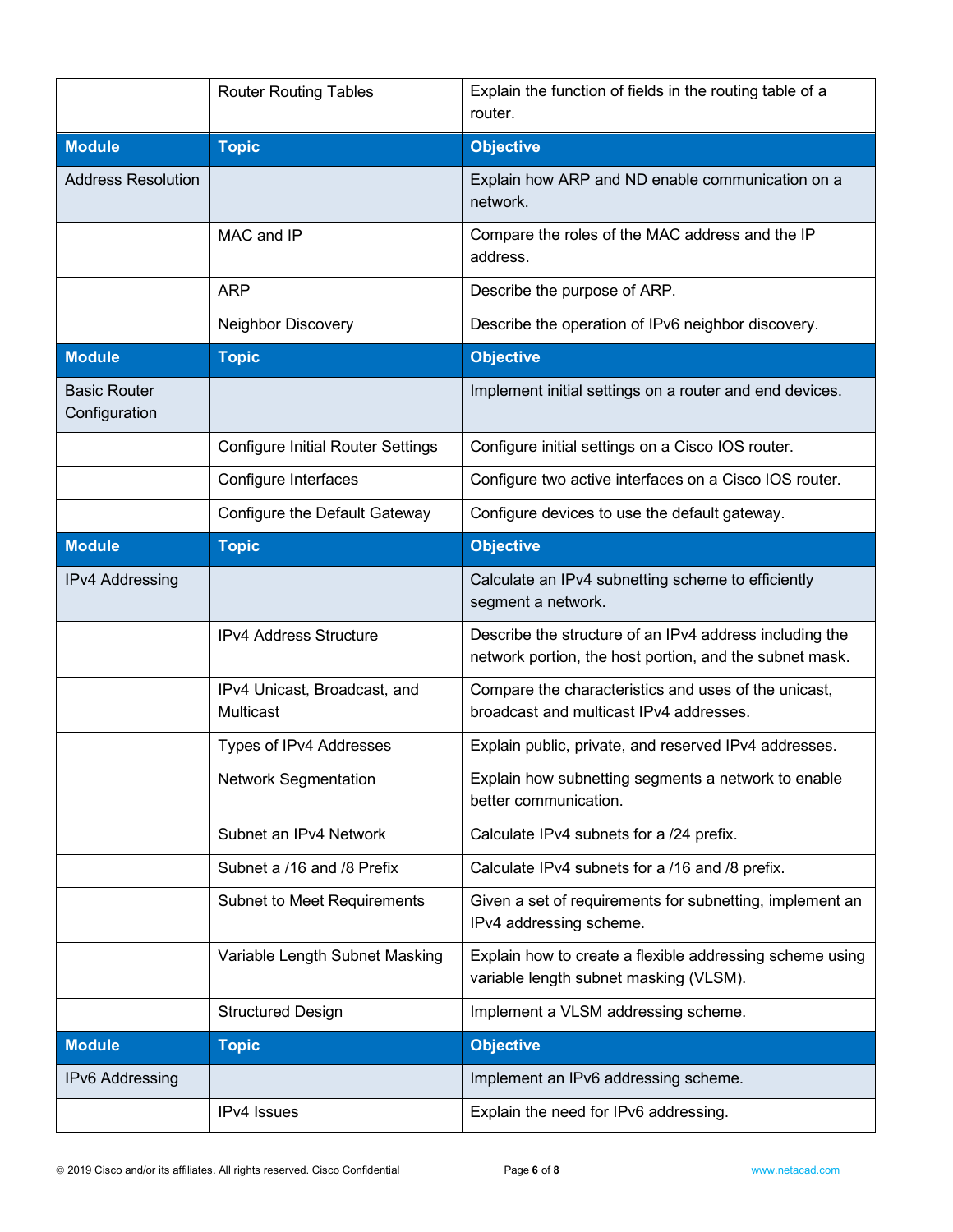|                          | IPv6 Addressing                            | Explain how IPv6 addresses are represented.                                                                       |
|--------------------------|--------------------------------------------|-------------------------------------------------------------------------------------------------------------------|
|                          | IPv6 Address Types                         | Compare types of IPv6 network addresses.                                                                          |
|                          | <b>GUA and LLA Static</b><br>Configuration | Explain how to configure static global unicast and link-<br>local IPv6 network addresses.                         |
|                          | Dynamic Addressing for IPv6<br><b>GUAs</b> | Explain how to configure global unicast addresses<br>dynamically.                                                 |
|                          | Dynamic Addressing for IPv6<br><b>LLAs</b> | Configure link-local addresses dynamically.                                                                       |
|                          | <b>IPv6 Multicast Addresses</b>            | Identify IPv6 addresses.                                                                                          |
|                          | Subnet an IPv6 Network                     | Implement a subnetted IPv6 addressing scheme.                                                                     |
| <b>Module</b>            | <b>Topic</b>                               | <b>Objective</b>                                                                                                  |
| <b>ICMP</b>              |                                            | Use various tools to test network connectivity.                                                                   |
|                          | <b>ICMP Messages</b>                       | Explain how ICMP is used to test network connectivity.                                                            |
|                          | <b>Ping and Traceroute Testing</b>         | Use ping and traceroute utilities to test network<br>connectivity.                                                |
| <b>Module</b>            | <b>Topic</b>                               | <b>Objective</b>                                                                                                  |
| <b>Transport Layer</b>   |                                            | Compare the operations of transport layer protocols in<br>supporting end-to-end communication.                    |
|                          | <b>Transportation of Data</b>              | Explain the purpose of the transport layer in managing<br>the transportation of data in end-to-end communication. |
|                          | <b>TCP Overview</b>                        | Explain characteristics of the TCP.                                                                               |
|                          | <b>UDP Overview</b>                        | Explain characteristics of the UDP.                                                                               |
|                          | <b>Port Numbers</b>                        | Explain how TCP and UDP use port numbers.                                                                         |
|                          | <b>TCP Communication Process</b>           | Explain how TCP session establishment and termination<br>processes facilitate reliable communication.             |
|                          |                                            |                                                                                                                   |
|                          | Reliability and Flow Control               | Explain how TCP protocol data units are transmitted and<br>acknowledged to guarantee delivery.                    |
|                          | <b>UDP Communication</b>                   | Describe the UDP client processes to establish<br>communication with a server.                                    |
| <b>Module</b>            | <b>Topic</b>                               | <b>Objective</b>                                                                                                  |
| <b>Application Layer</b> |                                            | Explain the operation of application layer protocols in<br>providing support to end-user applications.            |